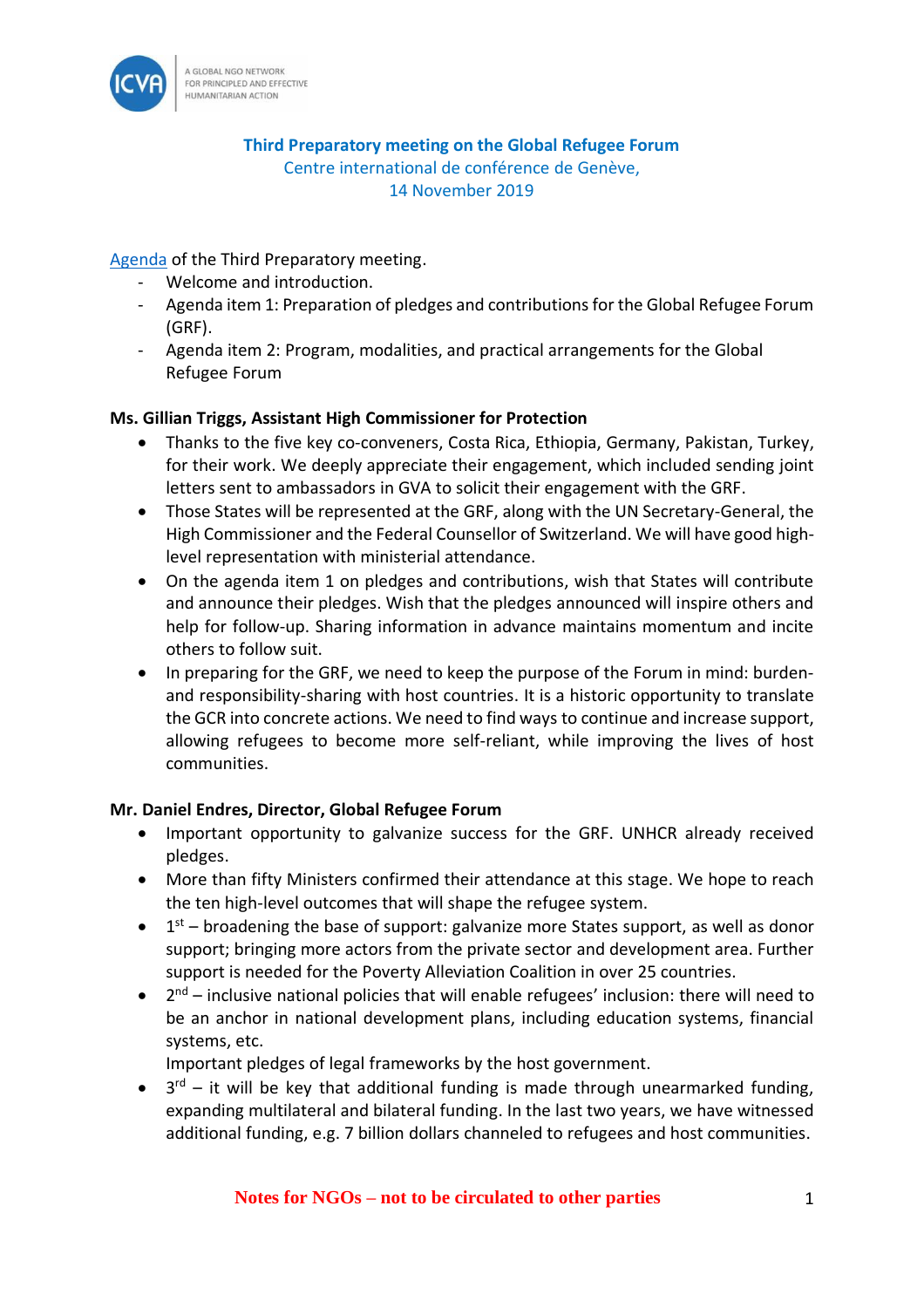

• 4<sup>th</sup> – The Forum will provide an opportunity to have Support Platforms, focusing on MIRPS, SSAR, and IGAD; look for specific support for refugees and host communities and benefit from engagement and leadership.

There will be special event on the 16 December related to MIRPS.

- $\bullet$  5<sup>th</sup> more than 4 million refugee children cannot attend school; we look forward to expanding access to high and tertiary education for refugees.
- $\bullet$  6<sup>th</sup> UNHCR expects support for sustainable green energy, for instance through the Energy and Infrastructure co-sponsoring group. A join pledge of fifty-five companies and NGOs related to Energy connectivity and tools is in preparation. UNHCR will launch the Renewable Energy Challenge and there will be a multi-donor Trust Fund to provide related support.
- $\bullet$   $7<sup>th</sup>$  related to many of the other outcomes, UNHCR anticipates a number of announcements from the private sector; UNHCR already received pledges to hire refugees from the corporate private sector.
- $\bullet$   $8<sup>th</sup>$  foresee contributions to the 3-year resettlement and complementary pathways strategy including new resettlement programs, the European Union, for instance, announced pledges for resettlement places in the EU. Expecting also pledges on humanitarian corridors. Complementary pathways can only grow through capacity building. Financial support is also expected. On voluntary repatriation, we expect commitments to sustainable return to countries of origin. On local integration, we expect to strengthen refugee integration between civil society, access to civil registration procedures. UNHCR expect to see pledges on refugees access to civil documents.
- $\bullet$   $9<sup>th</sup>$  also expect contributions to the Asylum Support Capacity Group to improve national systems. Some States will pledge to revise asylum law and support to further develop refugee status determination systems. Several law firms will join with pledges.
- $\bullet$  10<sup>th</sup> we expect the launch of the Global Academic Network to facilitate research on refugees, on the Global Compact challenges and opportunities.
- Many organizations around the world organized regional and multi-stakeholder consultations to identify good practices.
- Matching and joint pledging is already occurring around the world, but it is only the start of the process. The GRF is also an opportunity to match or join during the Forum.
- Finally, UNHCR looks forward to hearing from Member States what they are considering as contributions.

## **Statement from Switzerland, the GRF co-host with UNHCR**

- The Forum should help the way in which we tackle refugee situations in the world.
- The vision of the GRF is to share responsibility.
- We should value the refugees' potential and help them grow with dignity.
- Switzerland is working with UNHCR and the town of Geneva in the organization of various public events, in particular a football match. Hope to see Member States taking part in this.
- High-quality products made by refugees will also be put on sale, and Christmas markets in two places (Palais des Nations and Bastions).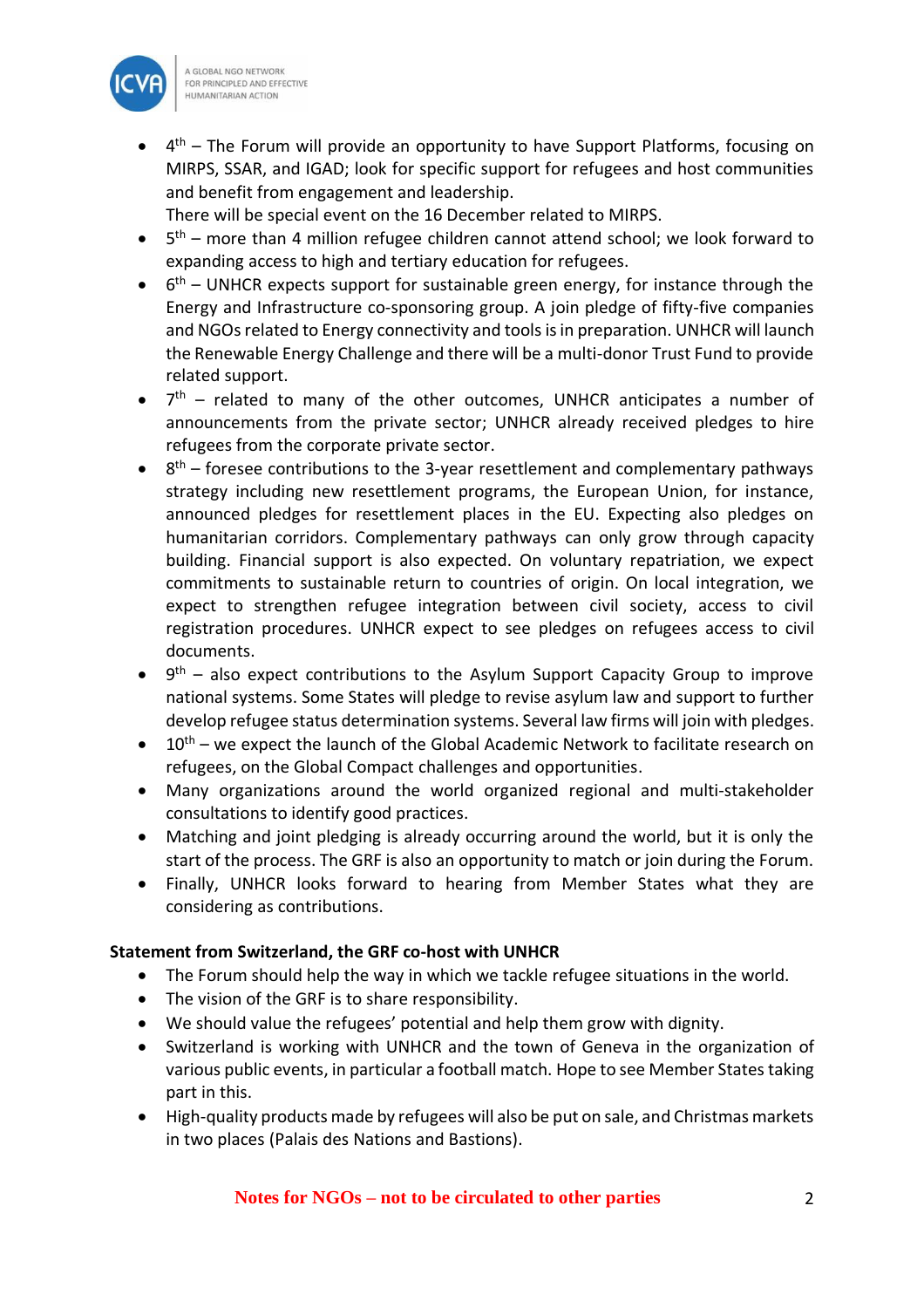

• This First Forum will raise visibility of refugee issues in Geneva for the population and the international community.

# **Statements from the co-convener States**

## **Costa Rica**

- Costa Rica has demonstrated its generosity in receiving thousands of asylum seekers, recently experiencing an exponential increase in the number of asylum seekers.
- It is the moment to strengthen dialogues, bearing in mind human dignity and development.
- For the majority of host countries, receiving refugees goes beyond capacities and in the light of the GRF, we are witnessing multilateralism in a transformative way, giving light to the promise of global shared responsibility.
- The Forum is an opportunity to take tangible actions for more predictable solidarity. Will be also an opportunity for additional funding through private sector.
- Costa Rica has committed to participating at a high level with President Quesada.
- Costa Rica will share it needs and expectations for cooperation.
- We urge the international community presence to give life to their commitments.

# **Turkey**

- Wish to see measures to put share burden- and responsibility-sharing in practice.
- The GCR is a useful guide to develop responsibility sharing.
- The First GRF is a huge opportunity to showcase such commitment.
- The high number of spotlight sessions and events proposed can be interpreted as a sign of increased interest from the global community for refugee issues.
- We encourage all stakeholders to show their contributions including concrete pledges for resettlement and complementary pathways.
- Turkey is one of the largest refugee hosting countries and is engaging in Education, Solutions and Protection capacity co-sponsoring groups.
- Turkey attached importance on refugee education, six thousands refugee children have access to school. We therefore call for support to focus on education.
- We also have fifty good practices to share.
- In order to deliver good pledges, adequate donor support is required.
- As a co-convener, we stand ready for those interested in joint and match pledging.
- We will have high participation with our president and ministers and we will try to include refugees in our delegation.
- We encourage all States to participate at a high level and increase concrete actions from a wider international community

# **Germany**

- We have witnessed great momentum with many States and stakeholders engaged in various areas of focus to achieve tangible progress since the last preparatory meeting.
- Germany is strongly committed to making the GRF a platform to have international recognition at the highest level.
- Germany will pledge in all six themes in support of refugees worldwide and refugee in Germany; Germany will pledge a concrete number of resettlement places in Germany;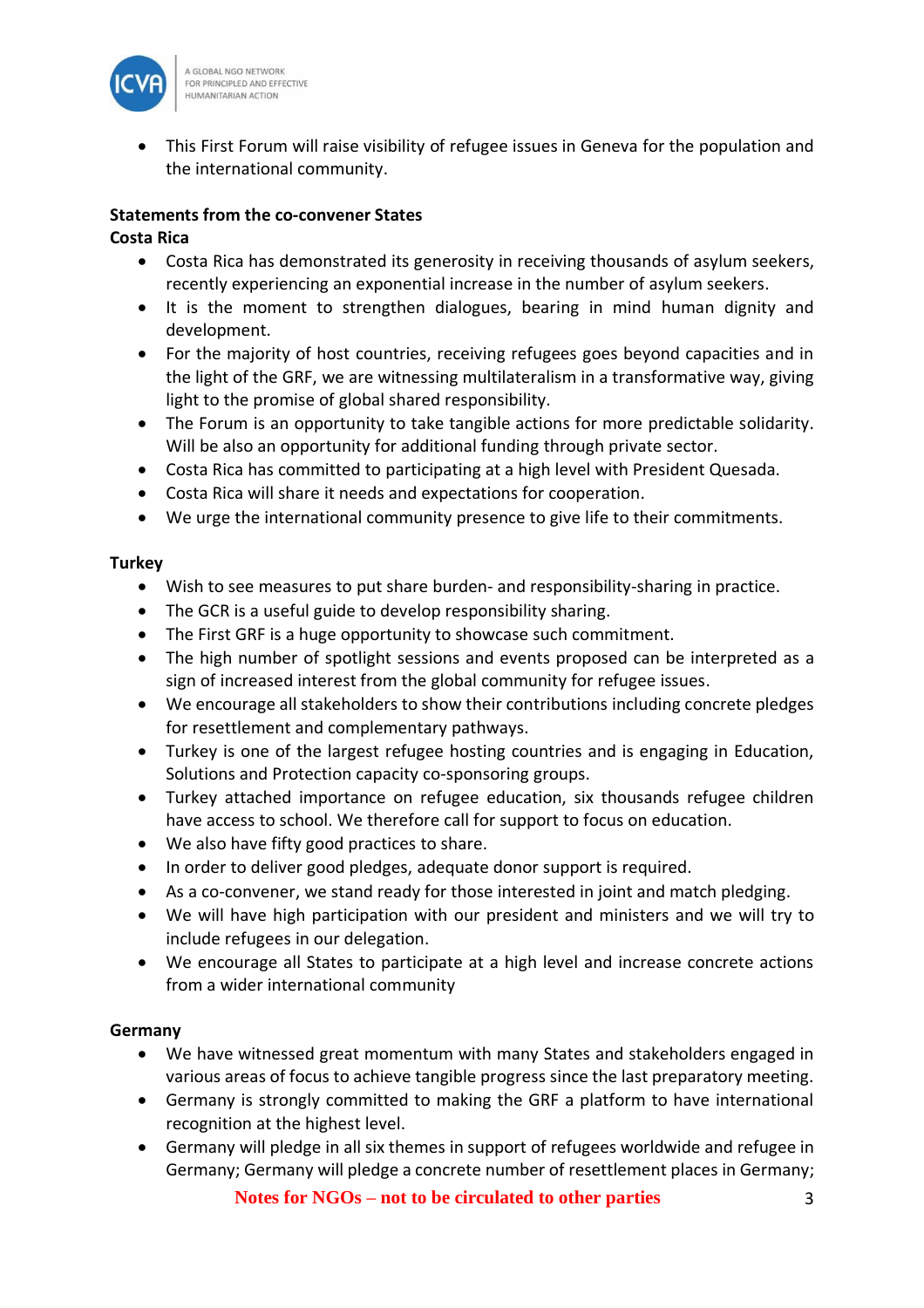

Germany will provide financial support for UNHCR to ensure resettlement is predictable effective and will support the Energy Challenge.

- Germany will pledge to support Education.
- Germany will pledge to promote economic well-being of refugee women.
- Germany will commit to the goal of additional funding through multi-year financing, such as through a special initiative on Forced Displacement.
- Germany is working on a high impact political pledge.
- Call for the GRF to demonstrate vision and ambitions to improve refugees' lives. It is upon each of us to bring the GRF to life.

#### **Pakistan**

- Pakistan has been a generous host for refugees.
- Pakistan encourages the involvement of States and to make commitments and pledges, this commitment is key to achieve the objectives of the GCR.
- In the process of the preparation of the GRF, UNHCR made efforts to develop tools, each tool might not be an ideal form but is a start and it can be improved.
- Pakistan renews its call to concretely roll out the GCR.
- Look forward to launching the SSAR working together with Afghanistan, Iran, and UNHCR. We will continue to support UNHCR.

#### **Ethiopia**

- Commend co-conveners, and other stakeholders' engagement to encourage participation at the GRF.
- Ethiopia worked with all the co-conveners in mobilizing support and preparing a national work plan. For instance in organizing preparatory meetings for the GRF, Ethiopia briefed national refugees to increase awareness on the GRF, organized meetings to create a common understanding of the GRF.
- Multi-stakeholder consultations have been organized, discussing potential good practices and outlining key areas for the GRF and identified and envisaged priorities.
- Ethiopia in partnership with UNHCR hosted with the Danish Government and the Ethiopia Ministry of Peace, a two-day Conference under the theme: *Delivering the Global Compact on Refugees: Local Approaches to Inclusion*. It was an opportunity to convene a meeting to identify good practices to achieve the GRF.
- In that connection Ethiopia was active in Energy and Infrastructure, Protection capacity and Jobs and livelihoods co-sponsoring meetings through a participatory approach. We identified four key pledges on:
	- 1) In Education: formal and accredited vocational training for skills-matching,
	- 2) In Jobs and livelihoods: farm and economic opportunities for refugees and host communities,
	- 3) In Protection capacity: improve asylum system.
	- 4) In Energy and infrastructure: promote marketplace and clean and green energy, services quality improvement.
- The GRF will be an opportunity to share, to learn and also to inspire further action.
- Finally, Ethiopia will have a high-level presentation.
- Reiterate our commitment to collaborate with co-conveners.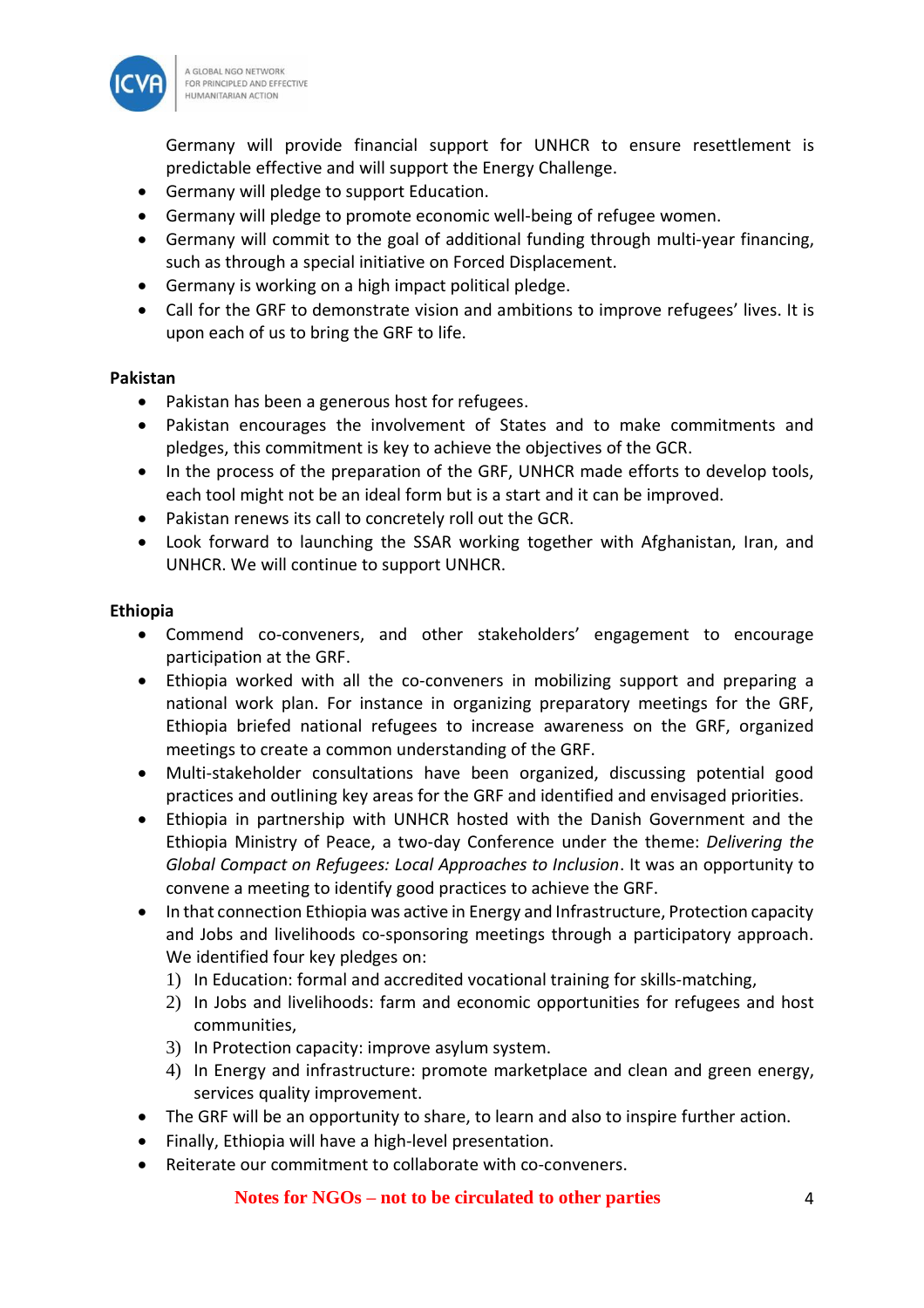

## **Thailand**

- Possible pledges on Thailand side, on two sub-themes, on Education and Solutions particular voluntary repatriation.
- Thailand is looking for pledges specifically on Protection for more access to basic services for refugees.

## **Norway**

- We are preparing pledges in the co-sponsoring meetings groups that we are actively involved in Energy and infrastructure, Jobs and livelihoods and Solutions.
- Plan to participate at a high political level.

## **Argentina**

- Will be making new pledges with the view to protect refugees:
- 1) maintain high national protection for people at risk through RSD and visa program for Syrians affected and the integration of Venezuelan national in three border cities.
- 2) Reinforce the national refugee agency.
- 3) South-south cooperation program in order to develop tools for protection
- 4) Ensure the inclusion of a community sponsorship for protection needs, the bill is already in preparation.
- 5) Expand community sponsorship.
- 6) Expand the list of solidarity cities.
- 7) local integration of refugees.
- 8) Implementation of a scholarship program for university students, a five-year project for resettlement.
- 9) Family reunifications for Venezuelan.

#### **Afghanistan**

- Afghanistan will have high-level participation; Min. of Foreign Affairs will be present.
- Based on the GCR, Afghanistan considers pledges to present at the GRF under responsibility sharing, ensuring full inclusion of displaced persons.
- Endorsement of a support platform to ensure afghan refugee returns.
- Expand access to education for returning refugees particularly for girls.
- In the area of jobs and livelihoods, support access to skills training.
- Enhance engagement with development and private sector.
- in the area of Solution, continue working on voluntary repatriation in dignity and in the protection of civil and political rights. Expand an access to land and expand health care for returnees.
- Afghanistan needs the support of the international community.
- We need to create a trust fund to ensure reintegration.

#### **Sweden**

• Sweden co-sponsor Education, focus on equity and inclusion based on Sweden engagement in Education in emergencies, including children with disabilities; cosponsor Solutions and focus on resettlement, working on the 3-year strategy and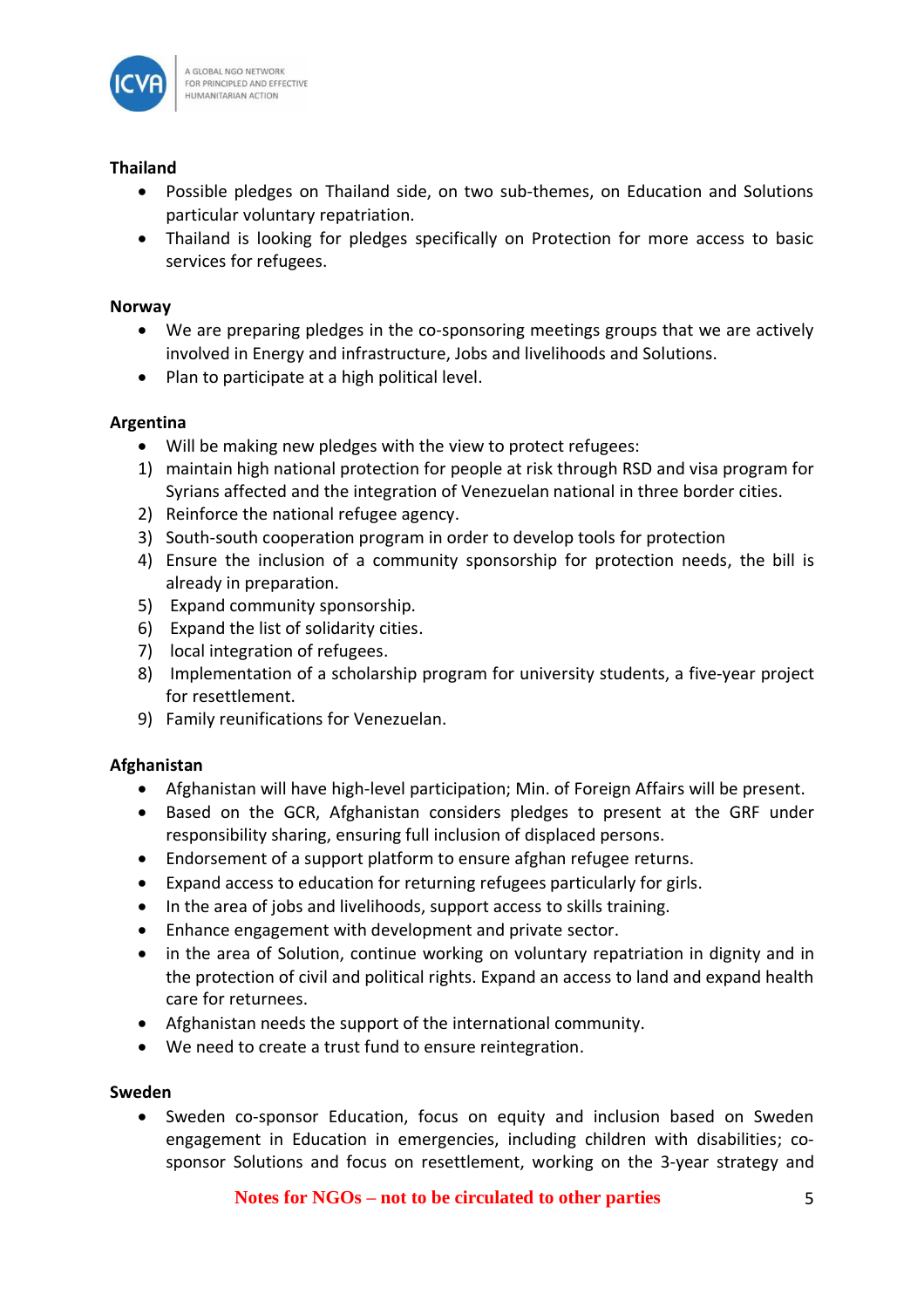

promoting the increase of resettlement, Sweden firmly believe resettlement is a burden- and responsibility sharing tool.

- Sweden is working on formulating pledges for the GRF.
- Sweden will pledge also on Education access and in dialogue with partners.
- Sweden will pledge on statelessness.
- Looking at other areas as the Asylum Support Capacity Group and green energy is of interest to Sweden.
- Sweden is examining best practices to share also.

#### **Japan**

- Focusing on humanitarian peace nexus with the World Bank and UNDP.
- Would like to contribute on how the Nexus can be strengthened in refugee situations.
- Expecting high-level participation.

#### **Denmark**

- Strong commitments to the GCR, an opportunity to ensure an improvement in refugees' lives.
- Important for the forum to be outcomes oriented.
- Denmark will pledge, share contributions and best practices
- Minister of Development and cooperation will come.
- Denmark is working closely in developing thematic and financial pledges with focus on various burden- and responsibility-sharing measures, youth and employment, support and inclusion, enabling refugees to be self-reliant, taking an integrated and long-term approach.
- Denmark is working to have a multi-stakeholder approach including NGOs and host countries.

## **Egypt**

- Important to step up support including the landmark of funding and applying the "one refugee approach".
- Highlight those who do not have the refugee status but have a refugee profile, these people shouldn't be forgotten.
- Egypt is working on addressing the root causes and on developing this theme as well as sustainable peace in Africa during the GRF.
- Look forward to working with the Africa group to highlight it.

#### **Djibouti**

- One of our Ministers will be attending.
- Part of the co-sponsorship groups on Education, Jobs and livelihoods and Energy and Infrastructure.
- With regard to Djibouti expectations, since it is the first Forum following the GCR, it is a splendid occasion to establish a platform for the mechanism which will provide solutions for refugees and strengthen synergies for refugees.
- Djibouti believes it should not be just a platform for statements and good intentions but a place where States can announce feasible pledges with quantifiable and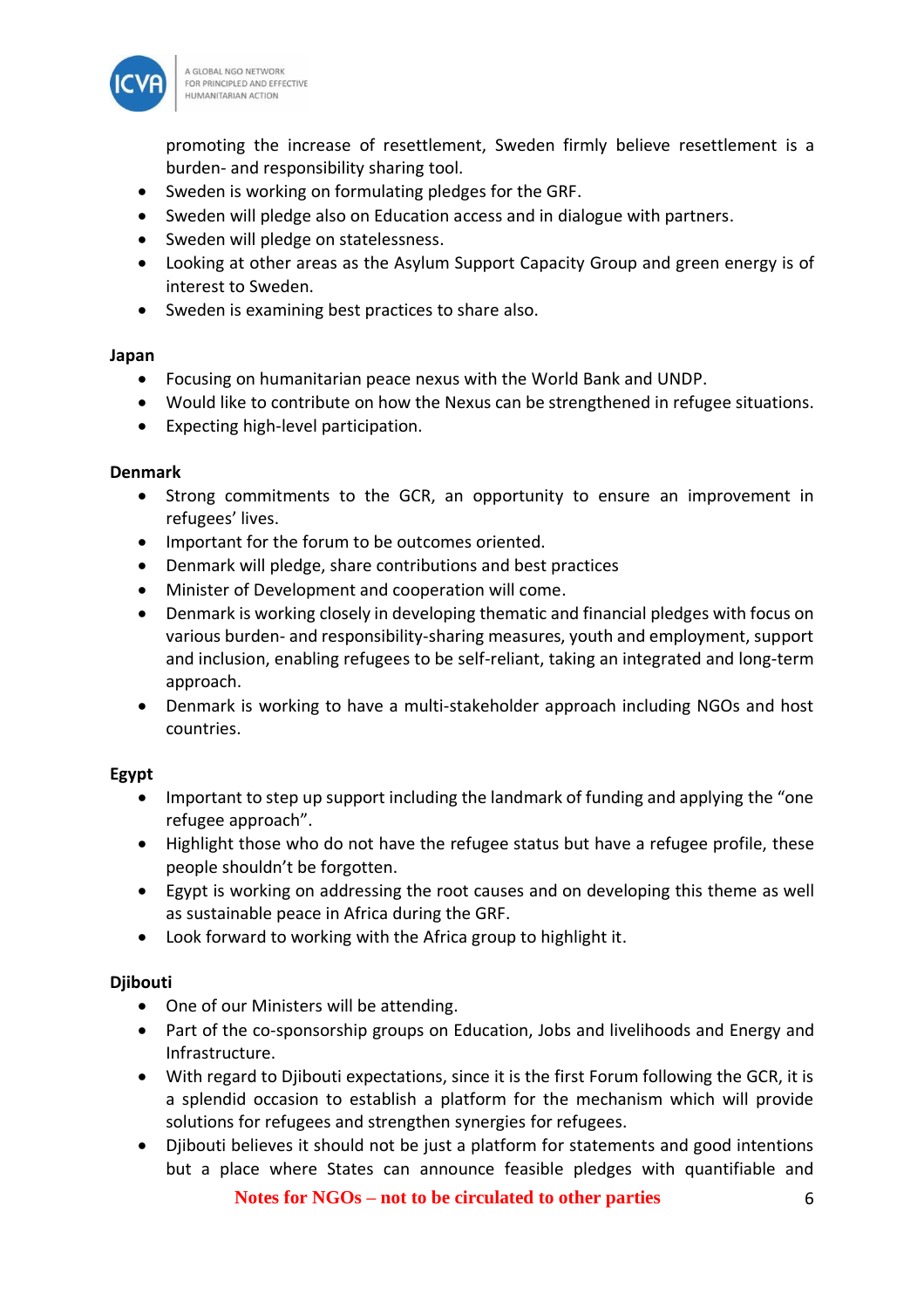

measurable pledges focused on commitments, targeting the creation of partnerships to ensure better protection for refugees and better meet their expectations.

- All the aspects of the GCR should be paid attention to.
- Djibouti rolls out the CRRF.
- When it comes to resettlement, Djibouti believes in Solutions.
- Djibouti believes the Forum should be an opportunity to establish greater commitments.
- Favorable conditions and measures should be in place in case of voluntary return.
- Djibouti is pleased that the high-level dialogue will take place between the IGAD countries on 16 December.
- Djibouti has a number of good practices to share and opportunities to show that international protection can be properly managed even in conditions of economic hardship.

## **Zambia**

- Zambia host 50000 refugees.
- Zambia maintained its commitments to welcome refugees.
- At the Leaders' Summit in 2016, Zambia pledged to improve the lives of refugees' economic wellbeing, easing encampment policies and promoting self-reliance for refugees access work and focusing on education for children and ensuring refugees have access to civil documentation.
- In 2011 at the Ministerial Intergovernmental Event on refugees and Stateless Person, Zambia initially pledged to integrate Angolan refugees; the Government made available land and has given 50 per cent of permits for refugees.
- To ensure this initiative, Zambia pledge to lift the requirements for national passport for refugees to receive residence permits. However, the economic pillar is crucial and in providing basic services, Zambia will need financial support for the completion of the economic pillar.
- Zambia progress on these pledges, allowed more freedom of movement, linked to the issuance of a mobility pass for refugees.
- Zambia is considering harmonizing refugee inclusion through academia and private sector engagement.
- Increasing access of secondary education and tertiary education in camps.

#### **Canada**

- The GRF is a key moment for responsibility-sharing and Canada encourages other actors' engagement.
- Look forward to sharing best practices through the 3-year strategy on resettlement and complementary pathways.
- However, due to the last election, we cannot confirm pledges or participation at a high level yet.
- Canada shares the whole-of-society approach perspective and is involved in the Education and Solution co-sponsoring groups and looksto make pledges in other areas as well, through resettlement and complementary pathways, and continued engagement at policy level.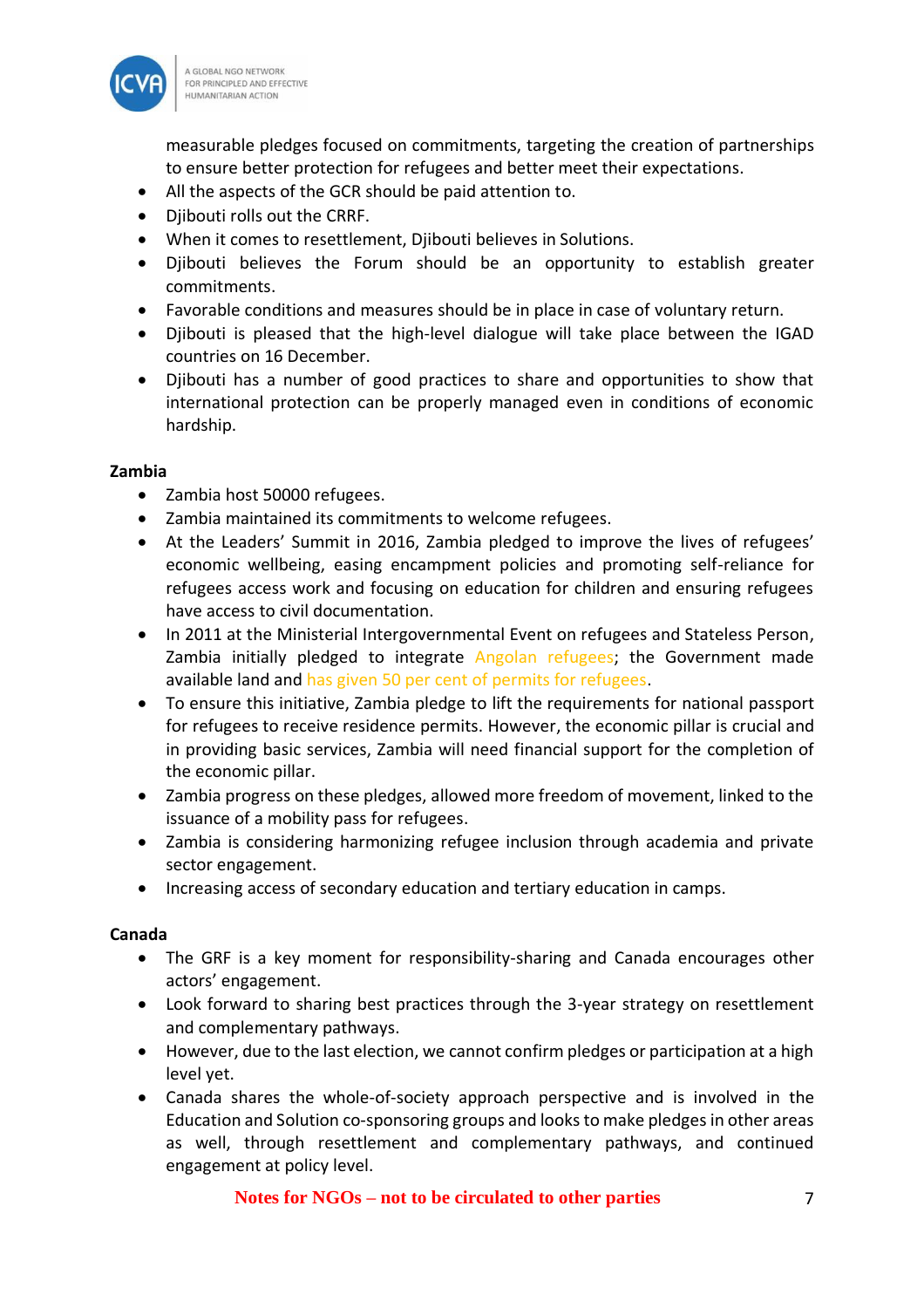

## **Finland**

• Finland will make two pledges on inclusion and protection capacity.

# **USA**

- Pleased to now co-sponsor Education, Responsibility-sharing and Protection capacity groups.
- In September 2019, at the UN General Assembly, we announced significant contributions, in collaboration with the Lego Foundation, to Education Cannot Wait, which will be reflected at the GRF.
- US contributions to UNHCR and other support remain strong. We call on all to demonstrate responsibility-sharing and do more for refugees, stateless person and host communities.
- Recognize this is not just about funding but about innovation, capacity building, etc.
- On protection capacity, we are looking at lessons learned on protection of women and girls.
- Also looking at energy and infrastructure even if not co-sponsoring on this.

## **Iran**

- We see the GRF as an arrangement to transfer fair burden- and responsibility-sharing. Hope the GRF will make a real change.
- The GRF can play a positive role if it can address a quality refugee asylum system.
- The GRF needs tangible and concrete actions. The GRF should facilitate voluntary repatriation. The most preferred solution for refugees is voluntary repatriation. Voluntary repatriation is also an important pillar for Afghan refugees.
- In 2012, the SSAR was launched. It is now turning into a Support Platform.
- Iran hopes to see a focus on the three pillars: sustainable reintegration, assistance to host countries and voluntary repatriation.

## **France**

- Unique opportunity to give tangible life to the GCR.
- The Forum is not an endpoint but a road to implement the GCR.
- France supports a GRF with tangible outcomes.
- France is supporting a solidarity train for refugees which will end its travel on 17 December in Geneva for the Global Refugee Forum.
- France is working on inclusiveness and gender, reflecting on tangible pledges on Education inter alia.

## **European Union**

- Preparing for active contributions: will share best practices and strong support for refugees including prevention and solutions.
- The European Union participated in Education, Burden- and Responsibility-sharing and Jobs and livelihoods groups. We have undertaken a mapping of our actions.
- The EU is looking forward to developing strong messages during the Forum.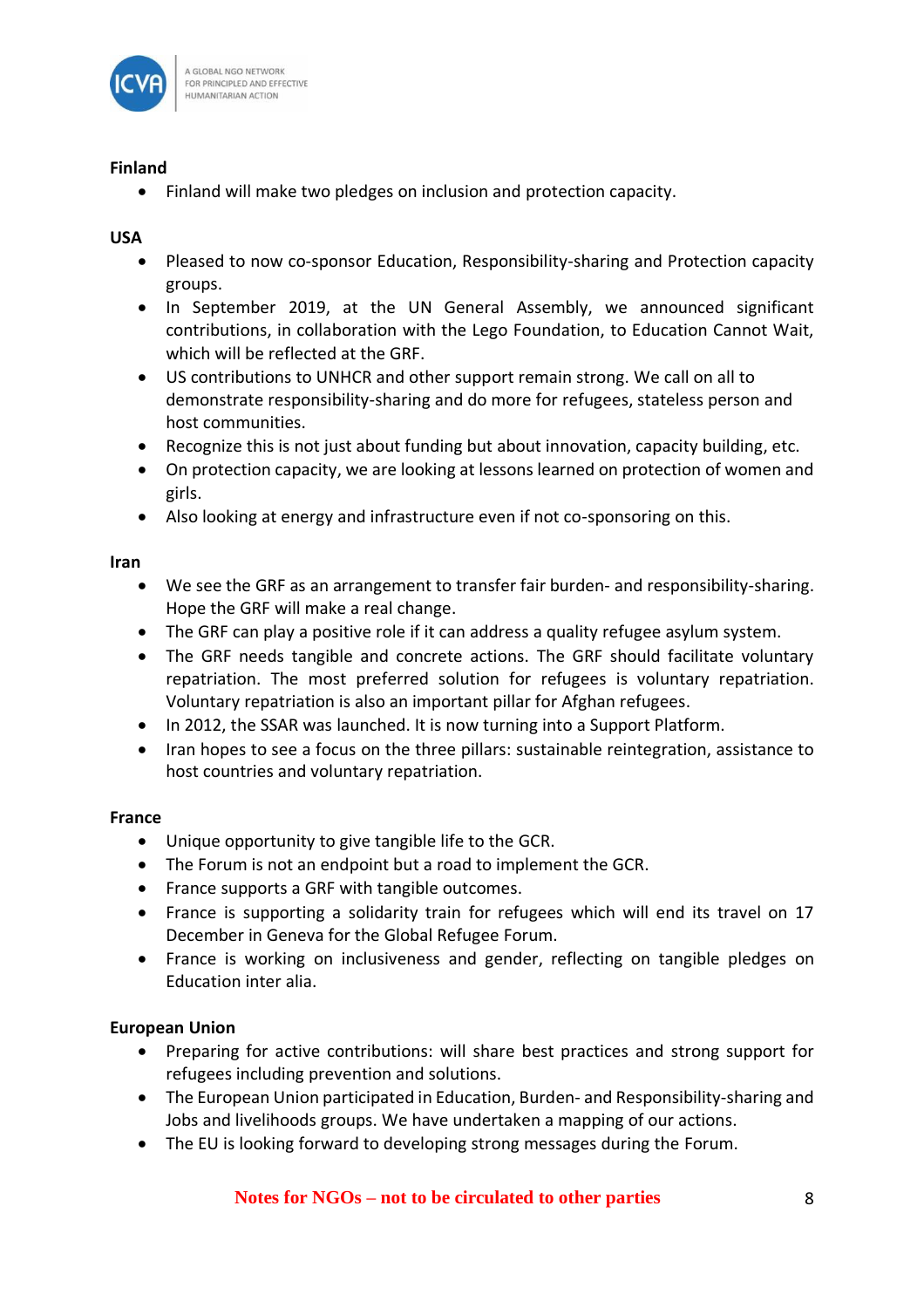

• Will continue EU work to support the platforms, the EU is working on a Spotlight Session on Syria and a Marketplace on lives in dignity.

## **United Kingdom**

- UK has committed 0,7% of its Gross National Income to Official Development Assistance, multi-year funding and resettlement program in the UK.
- UK is looking for strong commitments to the Forum and refugee participation.

#### **UNICEF**

- UNICEF provided development and humanitarian assistance to children in need worldwide.
- At the GRF, UNICEF will pledge on Education and WASH and Child protection.
- More than half of refugees are children. Being uprooted, children are at risk of family separation, child labor, psychosocial trauma. Let's ensure that more than half of the pledges are related for children.

## **ILO**

- ILO aim is to provide decent work.
- ILO welcomes the reference to access to decent work for refugees. This is at the core of the nexus, of livelihoods and training needs and longer-term strategies for rightsbased policies.
- ILO welcomes access to decent work in the GCR indicators and look forward to monitoring progress.
- ILO will share good practices on inclusive socio-economic interventions in countries like Turkey and Jordan.

## **World Bank**

- Appreciation of the co-conveners' statements.
- We must take full advantage of the GRF opportunity.
- The GCR is an important framework.
- The World Bank is committed to addressing the socio-economic conditions of refugees through technical and financial support.
- Earlier policy commitments, for instance include refugees in national system and include policies that allow refugees access to work.
- The WB is part of Education, Energy and infrastructure and Jobs and livelihoods cosponsoring groups.
- The WB will ensure an age, gender, and diversity approach is taken and that refugees' voices are at the heart of our work.

## **Joint NGO statement**

- The [oral version.](https://www.icvanetwork.org/system/files/versions/NGO_statement_GRF_3rd_prep_meeting_14Nov2019_ORAL.pdf)
- The [written version.](https://www.icvanetwork.org/system/files/versions/NGO_statement_GRF_3rd_prep_meeting_14Nov2019_WRITTEN.pdf)
- The [Annex,](https://www.icvanetwork.org/resources/annex-%E2%80%93-ngo-examples-pledges-third-preparatory-meeting-fort-he-grf-14-november-2019) showcasing pledges from the NGO community.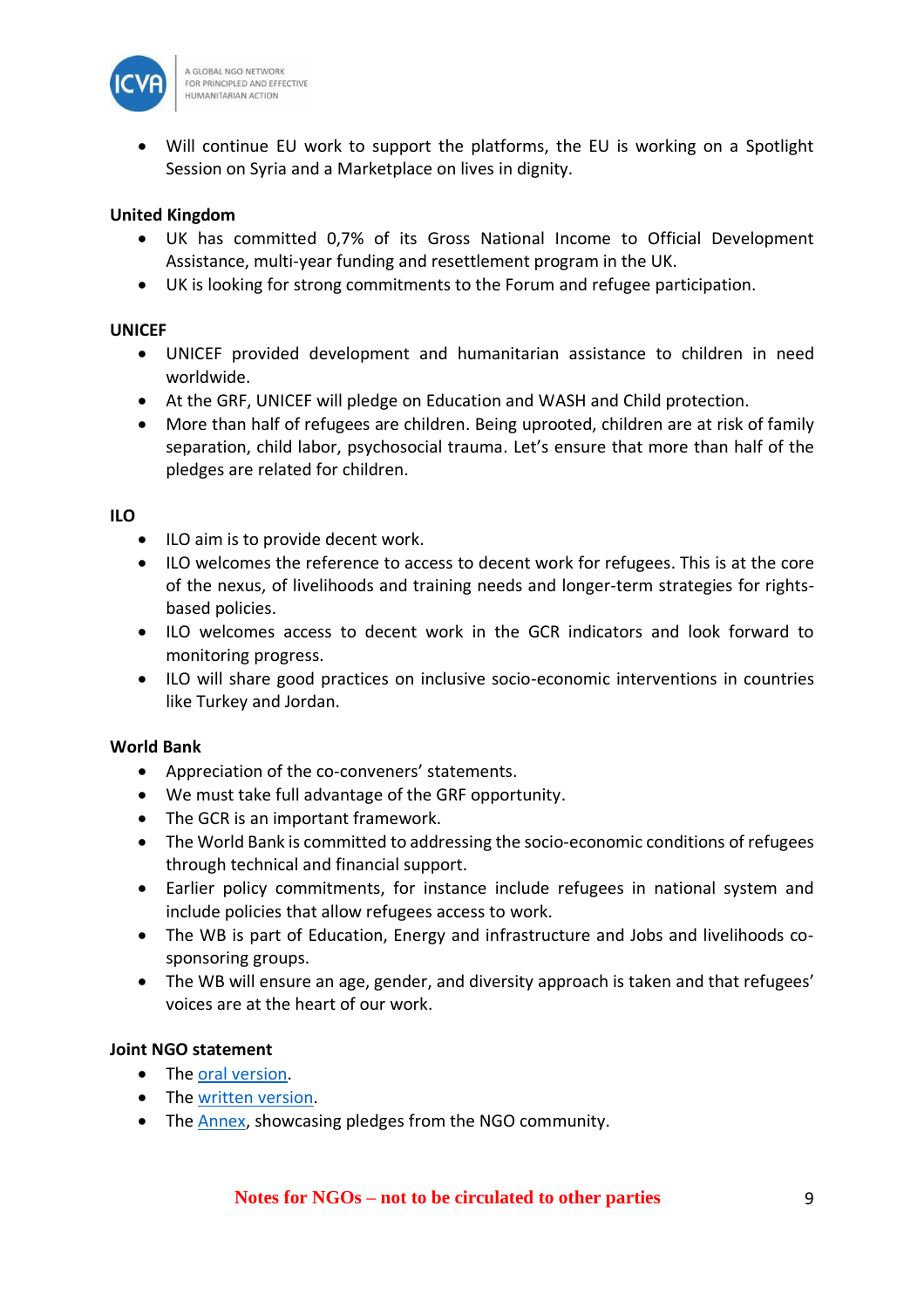

## **Global Refugee-Led Networks**

- The GYAC and Women's Refugee Commission pledge to improve the skills of refugees, host communities and youth. The pledge is guided by a shared vision, through this youth initiative.
- Convened six regional summits of refugees in the world in Asia, MENA, Europe, and the African summit will happen in two weeks.
- Call to invite refugees to take part of Member States delegations and ensuring refugees are on panels.

#### **IFRC**

- Welcome and commend the inclusive approach taken by UNHCR team in organizing the GRF. Welcome the civil society, national society, and refugees led organizations and refugees themselves, and welcome other participation at the GRF itself.
- Pledges in support of these organizations are crucial.
- IFRC with its 192 societies are committed to working in countries with significant refugee populations and is preparing a pledge.

## **UNHCR**

- The Forum will be the foundation to translate the GCR into action for the many years to come and ensure better policies for better refugee inclusion and to have much more predictable partnerships and cooperation from donor countries.
- Importance to identify Solutions for refugees, to not stay in exile and they can go home or integrate or resettle.
- Indicating your pledge is important. You can come with a single pledge also; many pledges cannot be joint or matched by their nature.
- We noticed the election transitions make some States unable to bring new pledges. Pledges can be made at any moment and we hope gradually the GCR will improve.
- Appreciate high-level participation.
- We would like to see more inclusion, more solution, and more refugee participation.

# **Agenda item 2: Program, modalities, and practical arrangements for the Global Refugee Forum**

## **Ms. Perveen Ali, Head, Global Refugee Forum Coordination Team**

- The communication team is developing communication packages and should amplify consistent messaging.
- Update of the program and submissions of pledges and good practices to be included in the digital platform.
- The GRF program is [online.](https://www.unhcr.org/5d4bdb837)
- Launch of the three Support Platforms on 16 December.
- Statement from the UN Secretary General on 17 December.
- Panels will be in Davos style and open to everyone. Over 400 delegations are expected. Statements from the floor will have to be short and tailored to themes of the dialogue.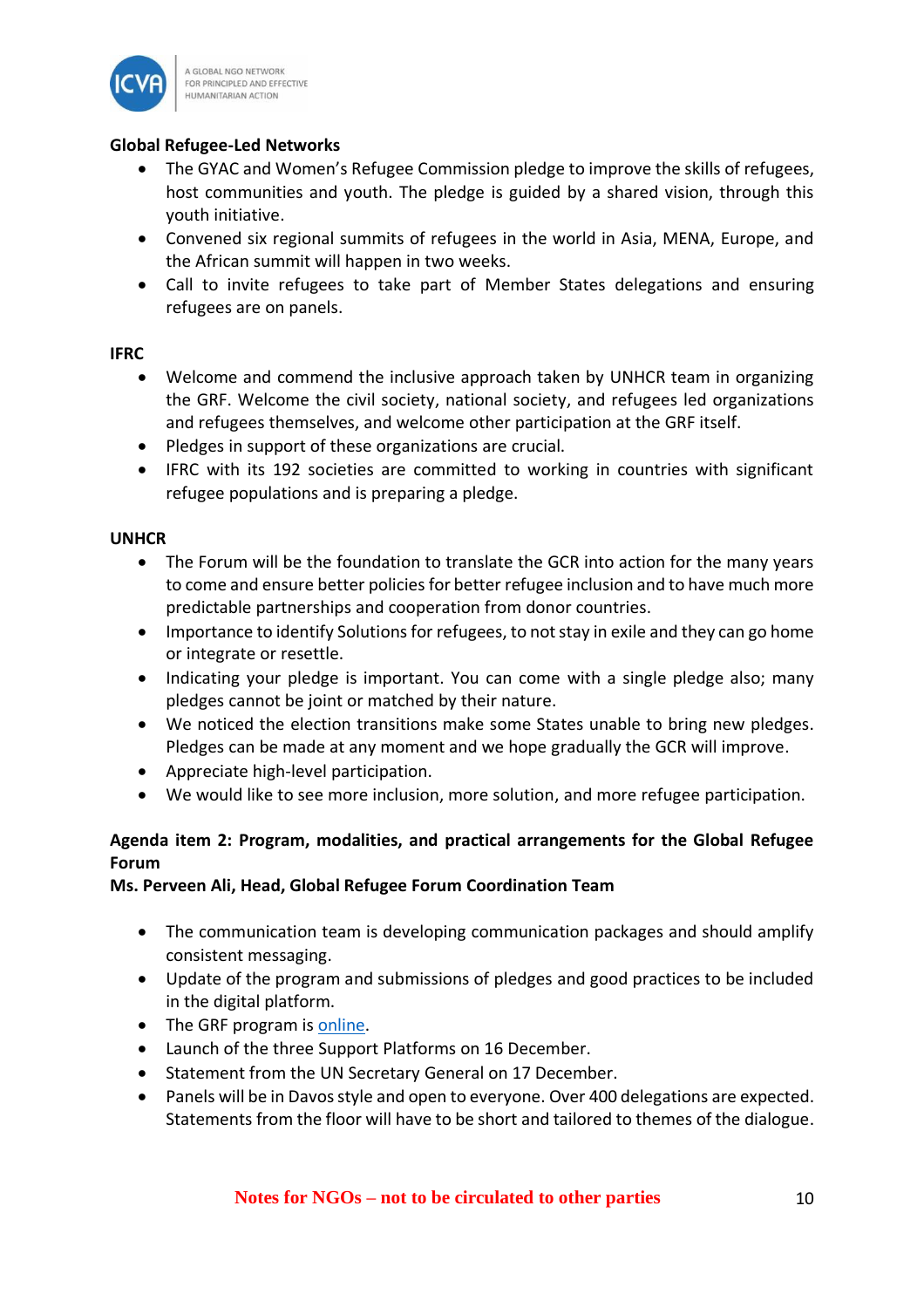

- Pledges are submitted online or through the word template is submitted as soon as possible, before 30 November to be visualized at the Forum. Those submitted after will be in the outcome document.
- The pledging tool has been updated in September and a new template is available.
- A pledging book will be available with all the pledges.

## **Ms. Ellen Hansen, Head, Governance Service**

- On modalities, participants are requested to register for the GRF by 6 December.
- On security, due to the presence of Heads of State, extra security will be put in place and particularly on the morning of 17 December.
- UNHCR will have a virtual desk for booking bilateral room by using the e-mail address.
- The high-level dialogues and plenary sessions will be webcast and livestream.
- It will be at the Palais des Nations, seating at the Assembly Hall, and room 19.
- States will have two seats, + two seats behind them.
- International Organizations, UN entities will have one seat, + one seat.
- Other participants will have one seat, depending on capacity.
- Speaker list is open from 15 November until 10 December.
- For the plenary, interpretation will be provided in the six UN languages.

#### **Japan**

• On speaking arrangements, there is no speaker list at parallel session on 18 December, does it mean, speaker can make intervention without a specific time slot?

#### **UNHCR**

- For the plenary list, we will try to apply a protocol order.
- If you speak on the plenary, it means you have an intervention for the high-level dialogue.

#### **Iran**

• Would like more details on the panel discussion arrangements.

#### **France**

• What will be the speaking duration during the plenary?

#### **Morocco**

• On parallel events, we understand there were three hundred proposals, how advance is this preparatory work on the selection.

#### **Thailand**

• For the registration on the speakers list, how do we get a confirmation?

#### **UNHCR**

• On the speaking time during the plenary, initially it was three minutes, UNHCR will revise that and see whether we can do it a bit more.